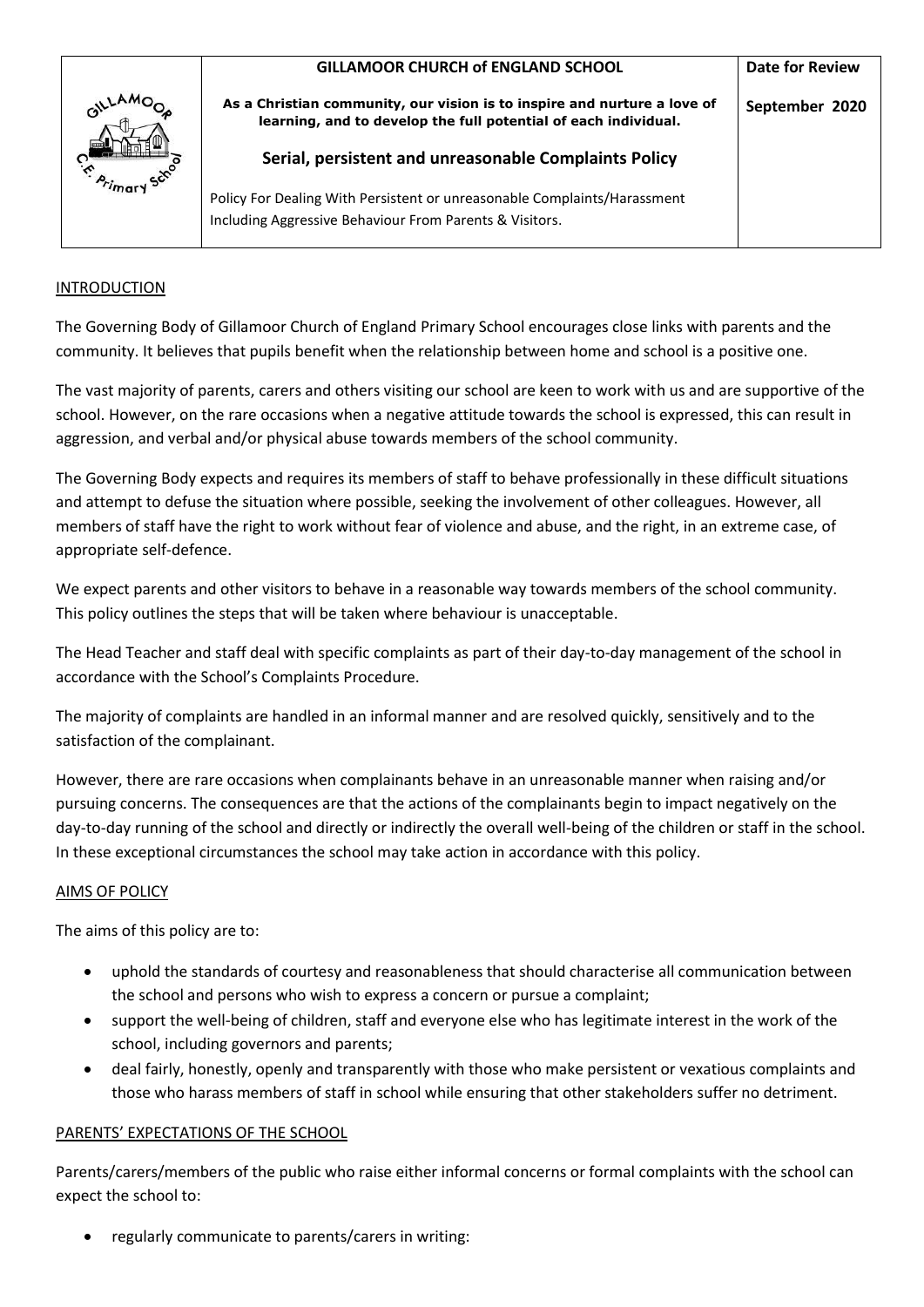- inform parents/carers how and when problems can be raised with the school;
- inform parents/carers when necessary about the existence of the school's complaints procedure, and
- inform parents/carers when necessary of the existence of the Policy for Dealing with Serial, Persistent or Unreasonable Complaints and/or Harassment including Aggressive Behaviour from Parents and Visitors in Schools;
- respond within a reasonable time;
- be available for consultation within reasonable time limits bearing in mind the needs of the pupils within the school and the nature of the complaint;
- respond with courtesy and respect;
- attempt to resolve problems using reasonable means in line with the school's complaints procedure, other policies and practice and in line with advice from the Local Authority (LA) keep complainants informed of progress towards a resolution of the issues raised.

# THE SCHOOL'S EXPECTATIONS OF PARENTS/CARERS/MEMBERS OF THE PUBLIC

The school can expect parents/carers/members of the public who wish to raise problems with the school to:

- treat all school staff with courtesy and respect;
- respect the needs and well-being of pupils and staff in the school;
- avoid any use, or threatened use, of violence to people or property;
- avoid any aggression or verbal abuse;
- recognise the time constraints under which members of staff in schools work and allow the school a reasonable time to respond;
- recognise that resolving a specific problem can sometimes take some time;
- in the case of a complaint, follow the School's Complaints Procedure.

Types of behaviour that are considered serious and unacceptable and will not be tolerated are:

- shouting at members of the school community, either in person or over the telephone;
- physically intimidating a member of the school community, e.g. standing very closer to her/him;
- spreading malicious and untrue rumours about school or a member of staff in a way designed to cause harm or upset. In this instance, statements will be sought from anyone who reports this.
- the use of aggressive hand gestures including finger pointing;
- any threatening of a member of the school community; this can include verbally, via texts, emails Facebook, etc.;
- shaking or holding a fist towards another person;
- swearing, pushing, hitting (e.g. slapping, punching and kicking) and spitting;
- breaching the school's security procedures. This list is not an exhaustive list but seeks to provide illustrations of such behaviour.

# WHO IS A PERSISTENT COMPLAINANT?

For the purpose of this policy, a persistent complainant is a parent/carer or member of the public who complains about issues, either formally or informally, or frequently raises issues that the complainant considers to be within the remit of the school, and whose behaviour is unreasonable. Such behaviour may be characterised by:

- actions which are obsessive, persistent, harassing, prolific, repetitious;
- prolific correspondence or excessive e-mail or telephone contact about a concern or complaint;
- uses Freedom of Information requests excessively or unreasonably
- an insistence upon pursuing unsubstantial complaints and/or
- unrealistic or unreasonable outcomes;